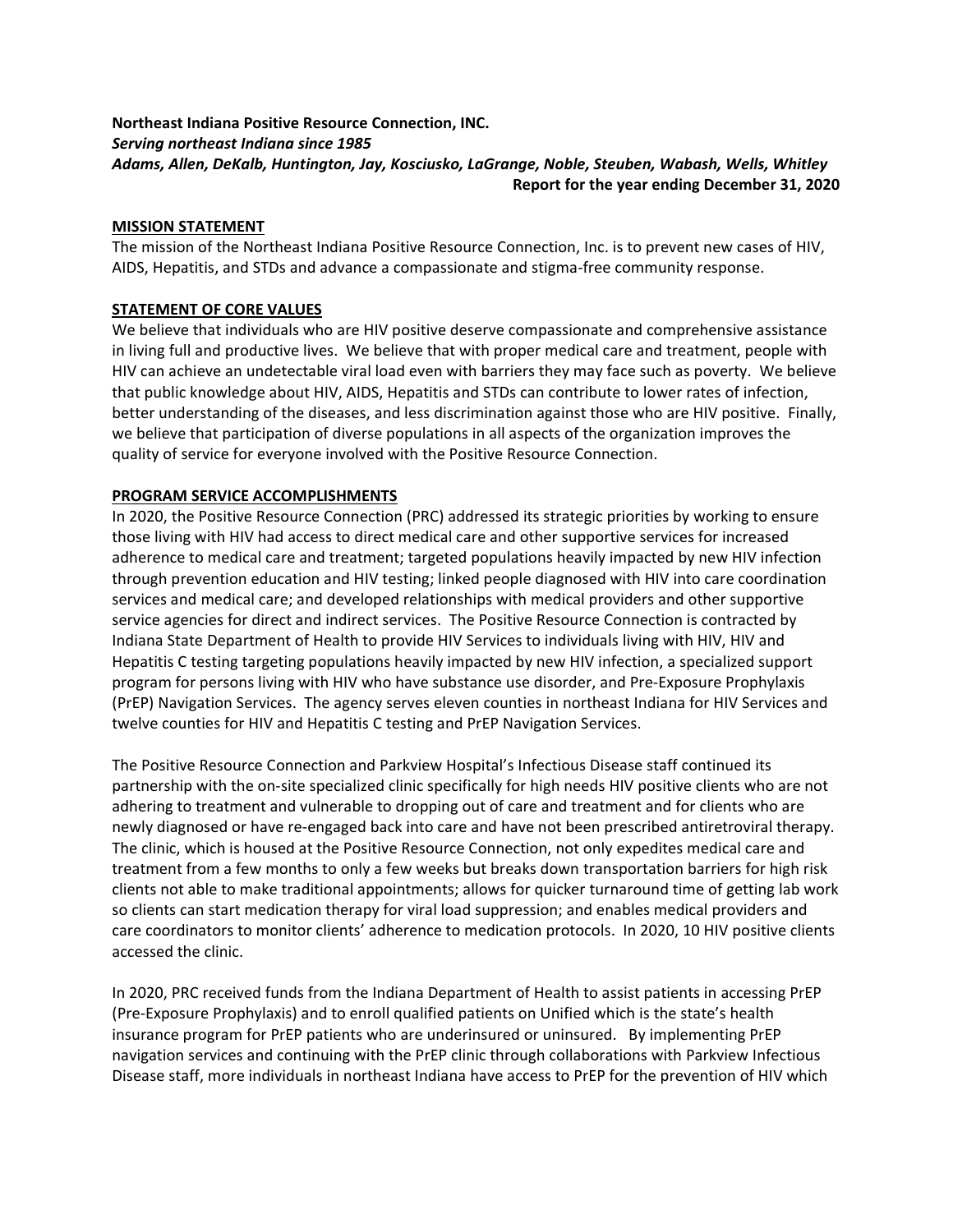will greatly reduce overall infection rates in northeast Indiana. In 2020, 149 individuals were enrolled in PrEP navigation services.

In 2020, the Positive Resource Connection continued providing on-site mental health counseling for HIV positive clients through tele-conference due to COVID-19. PRC partnered with Headwaters Counseling to provide counseling to clients one day a week who are struggling with issues of substance use, mental health issues such as depression, or psychosocial issues of living with HIV/AIDS. In 2018, PRC expanded mental health counselling for HIV positive clients and collaborated with Volunteers of America to assist in providing tele-med psychiatric services for persons needing additional counseling including medication therapy for their mental health issues. In 2020, 32 clients accessed on-site mental health counseling and/or tele-med psychiatric services.

In 2020, PRC updated its Clinical Quality Management Plan and met quarterly with consumers representing PRC's priority populations to look at trends in services, quality improvements for its programs, and gaps in services.

In July 2020, PRC expanded services and hired a full-time Viral Hepatitis Case Manager to assist and navigate individuals who are confirmed positive for Hepatitis C in accessing health insurance and medical care for the treatment of Hepatitis C. PRC is one of 5 agencies in the state chosen to implement this new program and worked with the Indiana Department of Corrections in navigating individuals recently released from prison who are Hepatitis C positive to assist them in their treatment of Hepatitis C until they are cured. This program serves all of the northeast and northwest counties in the in the state.

Also, in 2020, PRC was invited by the Indiana Department of Health to participate in the Community Health Improvement Initiative (CHII) to address HIV health disparities among young gay, bi-sexual, and other men who have sex with men. Through this initiative, PRC, other AIDS service organizations, and the state department of health are developing a coordinated response to address barriers that are preventing young men who have sex with men in accessing services if HIV positive, PrEP services if HIV negative, and getting tested so they are aware of their status.

Through HIV Services in 2020, the Non-Medical Case Management provided services to 413 individuals living with HIV and worked with them on adherence to medical care and treatment for viral load suppression and provided assistance to eliminate any barriers that may prohibit them from staying engaged in care and treatment. In 2020, clients accessed internal and external community resources that included health insurance, housing and utility assistance, food and nutrition, medical care and treatment, legal assistance, education, support groups, and counseling. Non-Medical Case Management services are enhanced by a Spanish-speaking case manager, support specialist for clients with substance use issues, a housing coordinator to prevent homelessness among HIV positive individuals, and a contracted Burmese interpreter who assists in eliminating language and cultural barriers to PRC's Burmese clients in accessing services. Through Non-Medical Case Management services in 2020, 94% of clients served achieved an undetectable viral load (very little HIV in the body).

Through Prevention Services, the outreach services department provided prevention education, awareness, outreach, and HIV testing and counseling to populations heavily impacted by new HIV infection, as well as the general public. Specific prevention programs targeted at-risk youth, women, African American and Latino men and women, Men who have Sex with Men (MSM), especially young gay men, substance users including people who inject drugs, and other at-risk and underserved populations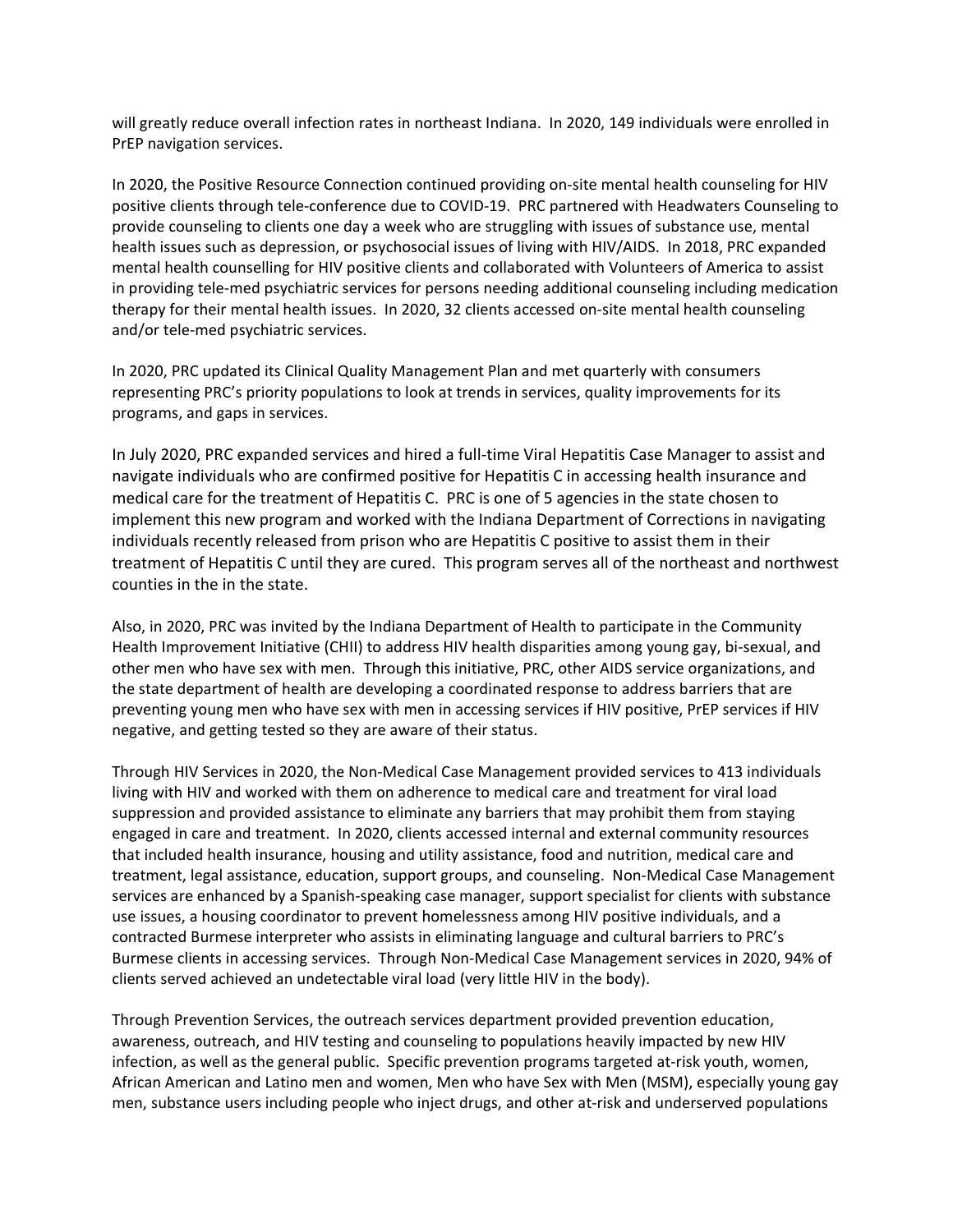in twelve counties in northeast Indiana. In 2020, the Positive Resource Connection provided free HIV and Hepatitis C testing through rapid or conventional testing reaching 396 individuals for HIV testing and 89 individuals for Hepatitis C testing.

# COVID-19

COVID-19 did not have a significant impact on service/program delivery for the Non-Medical Case Management department even though all staff within the department had been working remotely for most of 2020. PRC notified the Indiana Department of Health in March 2020 and followed the state's protocols in ensuring that services to HIV positive individuals continued without interruption. During COVID, all HIV positive clients continued to receive internal assistance programs such as housing and utility assistance, transportation assistance through bus passes and Uber Health, medical financial assistance, and food vouchers; had access to external community referrals and Burmese interpretation services; and received perishable and non-perishable food items and hygiene products through PRC's internal food pantries. Primary care physicians and infectious disease doctors at Lutheran and Parkview saw clients via tele-med or in-person (once COVID restrictions were lifted) and case managers attend these appointments virtually so they could stay engaged in client's medical care and treatment plans. Case managers continued enrolling new clients in services and ensured that they received immediate medical care and treatment through Lutheran or Parkview. During the pandemic, PRC has continued and will continue to work with clients on adherence to medical treatment for viral load suppression and provide resources to create financial stability and independence. This includes assisting HIV positive clients in obtaining health care, insurance, lab work, and treatment; educating them on the importance of adherence; and providing internal programs and community referrals to eliminate barriers that may prevent them from staying in care such as poverty, substance use, or homelessness.

For testing in 2020, COVID had an impact on the number of people reached through testing and education. PRC suspended all HIV and Hepatitis C testing in-house and in the community in late March 2020 and resumed in-house testing and testing at county health departments in July 2020. Due to the uptick in COVID cases in northeast Indiana, PRC suspended testing in October, November, and December 2020. This resulted in less people getting tested for HIV and Hepatitis C in 2020. For persons wanting tested for HIV and Hepatitis C during the suspension, persons were referred to the Fort Wayne-Allen County Health Department who was conducting testing on a limited basis or they were put on a list to be contacted once PRC resumes testing. PRC notified the Indiana Department of Health of the suspension and resumed testing in-house in 2021.

For PrEP, COVID-19 did not significantly impact or interrupt PrEP navigation services in 2020. Both PrEP navigators were able to work remotely and referred all patients to Quest Laboratories or the Fort Wayne-Allen County Health Department for needed lab work due to the suspension of in-house PrEP testing at PRC. Primary care physicians and infectious disease doctors were able to meet with patients virtually or teleconference and began seeing patients in office when COVID restrictions were lifted. PrEP patients continued to receive PrEP financial assistance and those who qualified were successfully enrolled in Unified once the state discontinued PrEP financial assistance in June 2020.

The specialized clinic for HIV positive and PrEP patients was suspended due to COVID in March and resumed in August 2020. The PrEP clinic was again suspended in October due to increase in COVID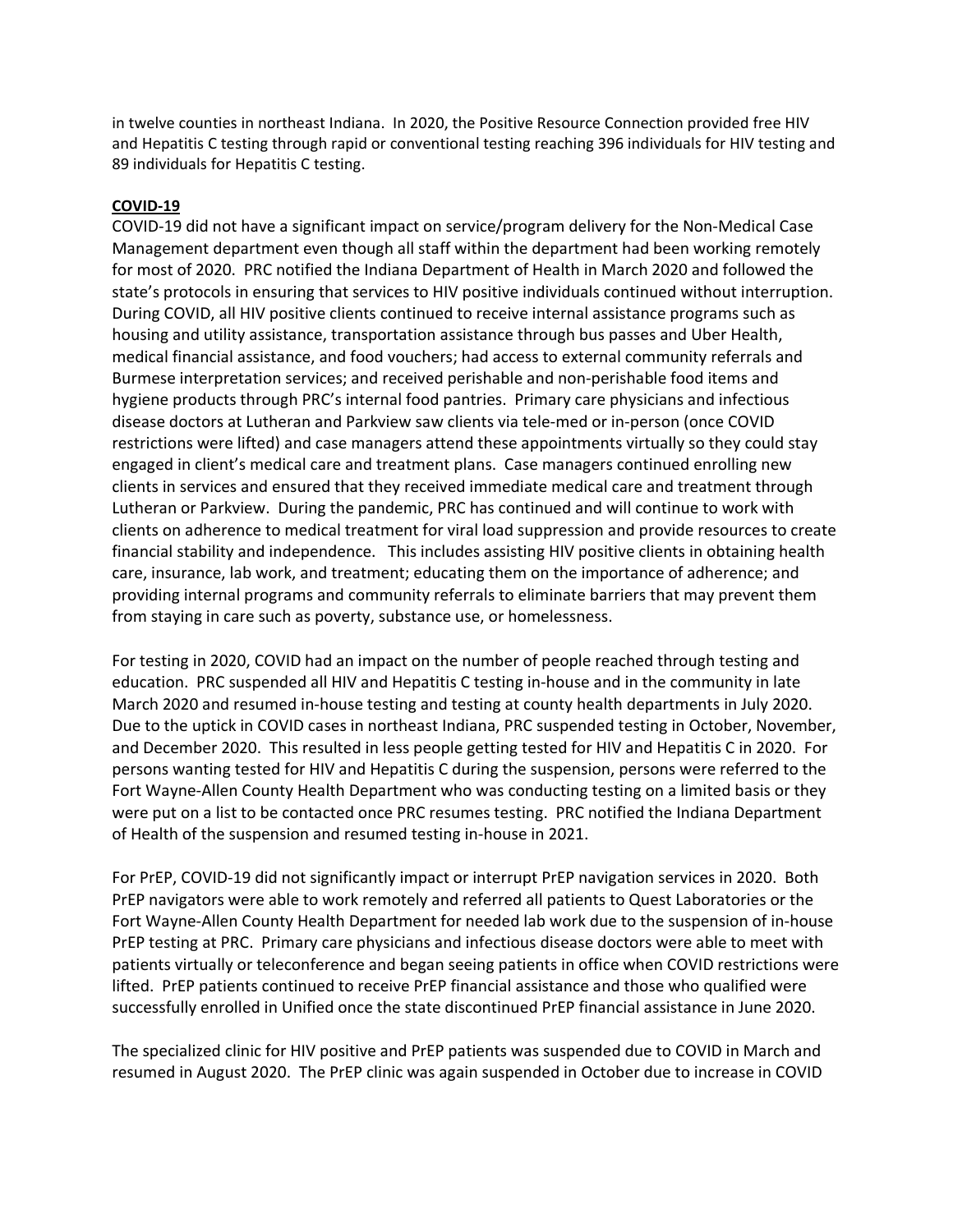cases but doctors continued seeing newly diagnosed HIV positive individuals. The clinic for PrEP resumed in 2021.

#### CONTACT INFORMATION

| Northeast Indiana Positive Resource Connection, Inc. | 260.744.1144     |
|------------------------------------------------------|------------------|
| 525 Oxford Street                                    | 1.800.417.3085   |
| Fort Wayne, Indiana 46806                            | Fax 260.745.0978 |
| www.positiveresourceconnection.org                   | info@neiprc.org  |

### AFFILIATIONS

Non-Medical Case Management, Special Populations Support Program, PrEP Navigation Services, Viral Hepatitis Case Management, and the HIV and Hepatitis C Testing program are supported by the Indiana Department of Health. The Housing Opportunities for Persons with AIDS is a program through the Indiana Housing and Community Development Authority. The Positive Resource Connection is a Partner Agency of the United Way of Allen County.

### BOARD OF DIRECTORS, 2020

Anne Simerman, President Steel Dynamics Sonya Snellenberger-Holm, Vice President NE Indiana Regional Partnership Gary Zwierzynski, Treasurer Parkview Health Ken Shields, Secretary Parkview Health Dr. Jason Bailey Parkview Hospital Karrington Craig Walgreens Kevin Hunter **Visiting Nurse and Hospice Visiting Nurse and Hospice** Fort Wayne Police Department

#### STAFF, 2020

Executive Director, Jeff Markley Front Desk Assistance, Dick Rison/Reggie Troutt Director of Client Services, Sara Seifert Case Manager, Megan Perry Case Manager, Vanessa Arroyo Case Manager, Meg Olivo Case Manager, Lauren Walters Lead Case Manager, Kathleen Menefee Case Manager, Rachel Hansen Case Manager, Terry Taylor Housing Coordinator, Arien Dillon Addictions Specialist, Vanessa Hicks

 Walgreens Pharmacy Rob Boyd 3Rivers Federal Credit Union Bradford Ziebell JPM Chase Leonard Helfrich Community Volunteer Kaitlyn Pozorski Visiting Nurse and Hospice Kenson Dhanie Mike Thomas Associates Bonnie Blackburn-Penhollow

Comprehensive Coordinator, Niki Whitlock Director of Outreach Services, Kandace Kelly HIV Testing Coordinator, Kyrie' Hernandezperterson Community Outreach Coordinator, Charity Storey HIV Testing Coordinator, Ken Redmon Prevention Outreach Coordinator, Patricia Veazy Biomedical Prevention Coordinator, Timothy Price PrEP Case Manager, Ricky Rice Viral Hepatitis Case Manager, Carsan Cunningham